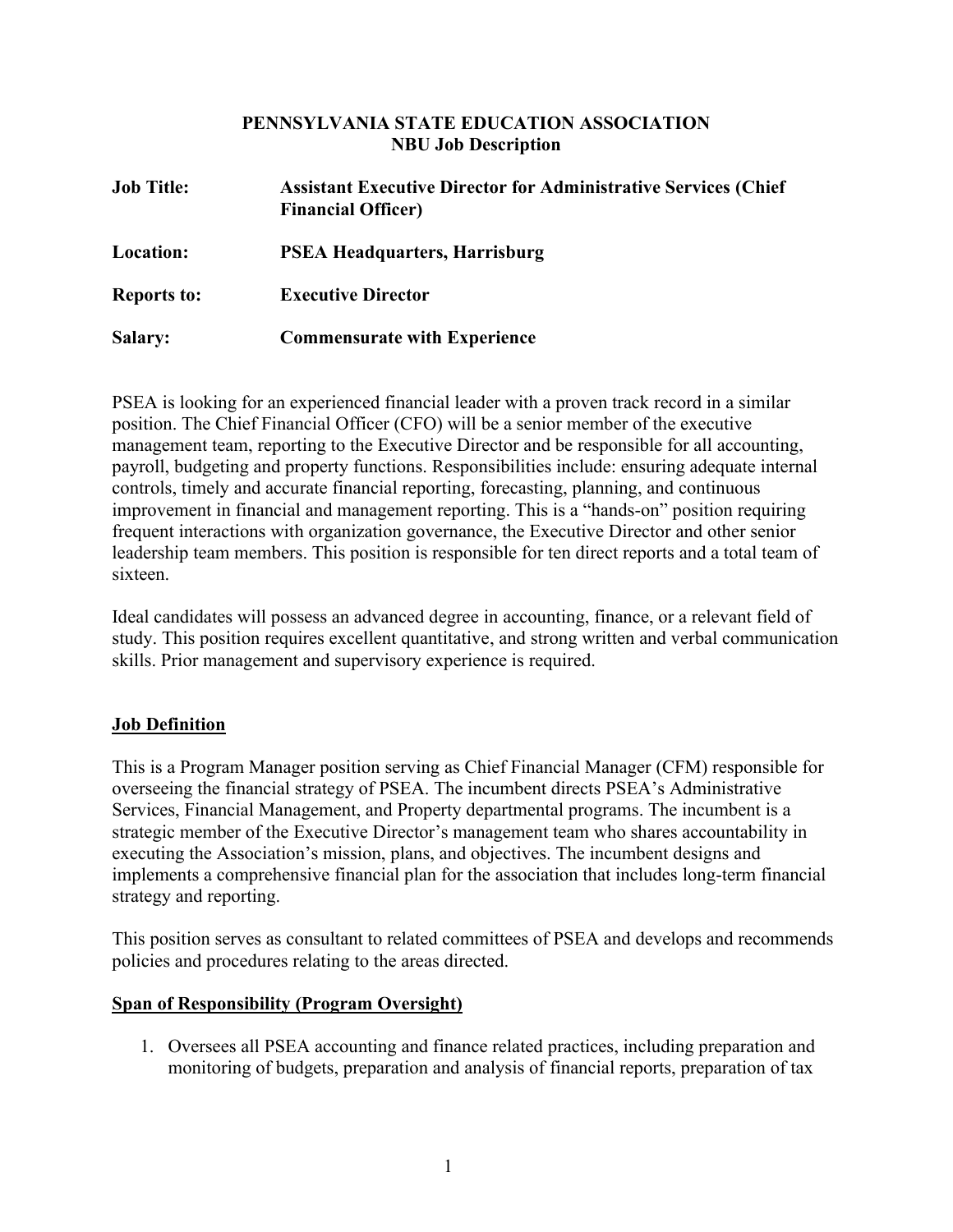and other financial reports required by governmental entities with competent jurisdiction, and internal and external audit functions.

- 2. Directs the preparation of financial strategies, plans, and forecasts.
- 3. Supervises the investment of funds in accordance with applicable Investment Policy Statements.
- 4. Studies, analyzes and reports on trends, opportunities for expansion, and projection of future growth.
- 5. Creates, coordinates, and evaluates the financial programs and supporting information systems including budgeting, compliance, membership records, accounting, payroll, financial reporting, treasury management, risk management, and property management.
- 6. Coordinates changes and improvements in automated financial and management information systems.
- 7. Ensures compliance with local, state, and federal reporting requirements.
- 8. Oversees the approval and processing of revenue, expenditure, and account maintenance data entry.
- 9. Coordinates the preparation of fiscal policies, financial statements, financial reports, special analyses, and information reports.
- 10. Establishes and maintains appropriate internal control safeguards.
- 11. Interacts with other managers to provide consultative support to planning initiatives through financial and management information analyses, reports, and recommendations.
- 12. Directs the implementation of the strategic budgeting process and systems.
- 13. Analyzes financial statements and reports to identify potential problems and/or weaknesses requiring the attention of the Board of Directors and management.
- 14. Establishes and implements short- and long-range departmental goals, objectives, policies, and operating procedures.
- 11. Oversees financial management of related entities to include developing financial and budget policies and procedures.
- 12. Monitors and evaluates emerging financial issues affecting the Association and makes recommendations to the Executive Director.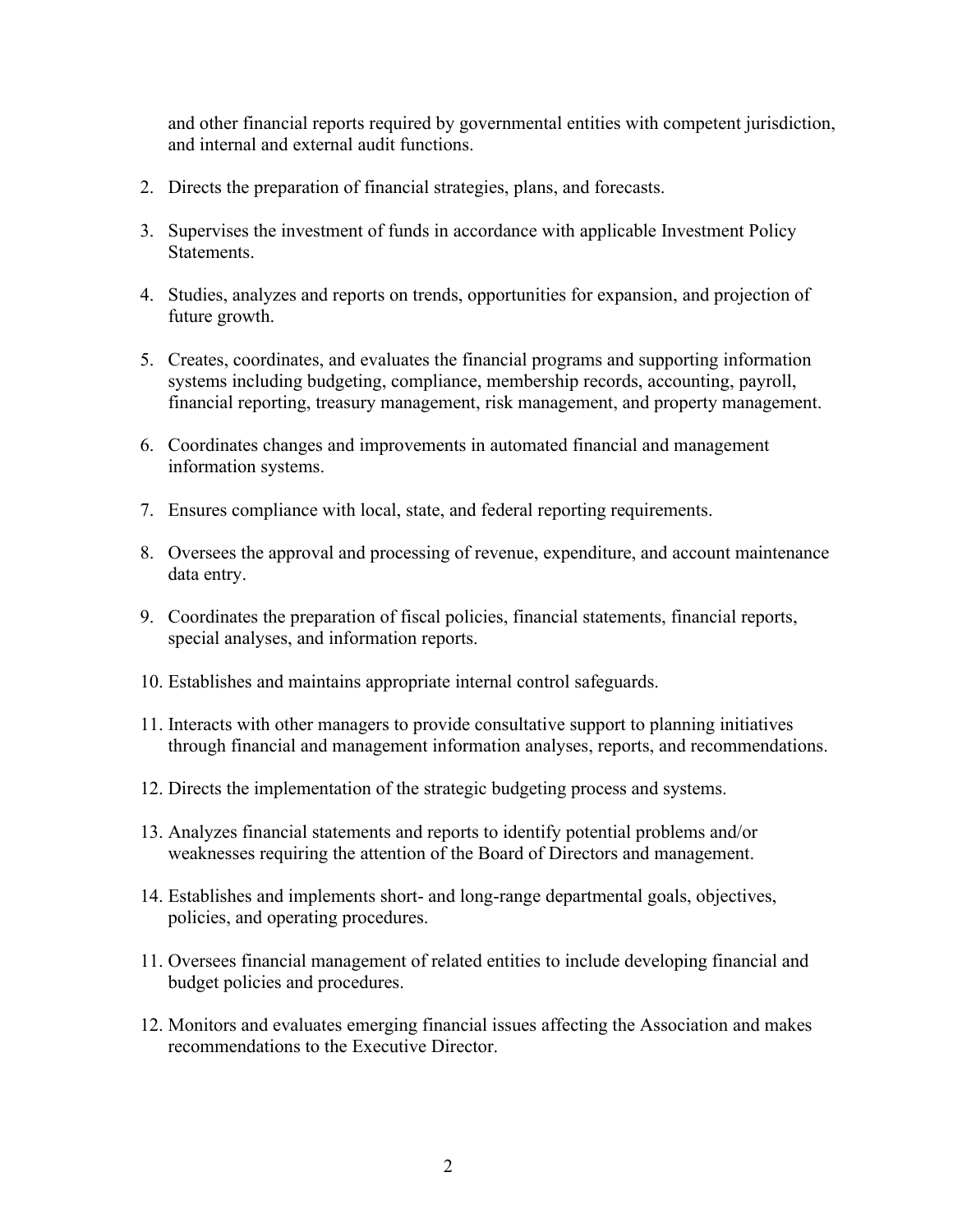- 13. Manages and directs the Financial Management program of the Association; oversees the development of the operating, cash flow, and capital budgets.
- 14. Oversees the financial reporting, compliance, tax, audit, risk management, and treasury management functions of the Association.
- 15. Oversees the administration of payroll for the Association.
- 16. Provides direct supervision for Financial Administration, Property, and Administrative Services employees.
- 17. Works closely with and advises the PSEA Treasurer, and serves as consultant to the Budget, Property, and Audit Committees, the PSEA Pension Plan Directors, the PSEA VEBA Fund, and other Boards and Committees as assigned.
- 18. Performs other duties and responsibilities as directed by the Executive Director.

#### **Knowledge, Skills and Abilities**

- Skill in the application of all the core knowledge required in managing state-of-the-art financial programs.
- Knowledge of the concepts and methodologies involved in strategic planning, financial management, operations management, effective leadership, project management, and budgeting processes.
- Knowledge of the values, goals, and mission of PSEA, tenets of unionism, and the current core issues that resonate within the public education arena.
- Membership/Advocacy organization orientation and possession of attributes reflective of a leader supporting the values, goals, and mission of PSEA, which includes the tenets of unionism, quality education, and appropriate compensation, professional development, and working conditions for teachers, other professionals and technicians, and support personnel.
- Possession of leadership qualities, be a self-starter, and be self-directed to ensure division objectives are effectively attained.
- Skills in effectively working with, engendering cooperative support, and consulting/counseling/advising with leaders, members, and all levels of Association management, governance, staff, and region and local association leadership.
- Skills that have been well developed in effective listening, strategic thinking, advocacy, time and people management, observation, eliciting information, persuasion, and influencing.